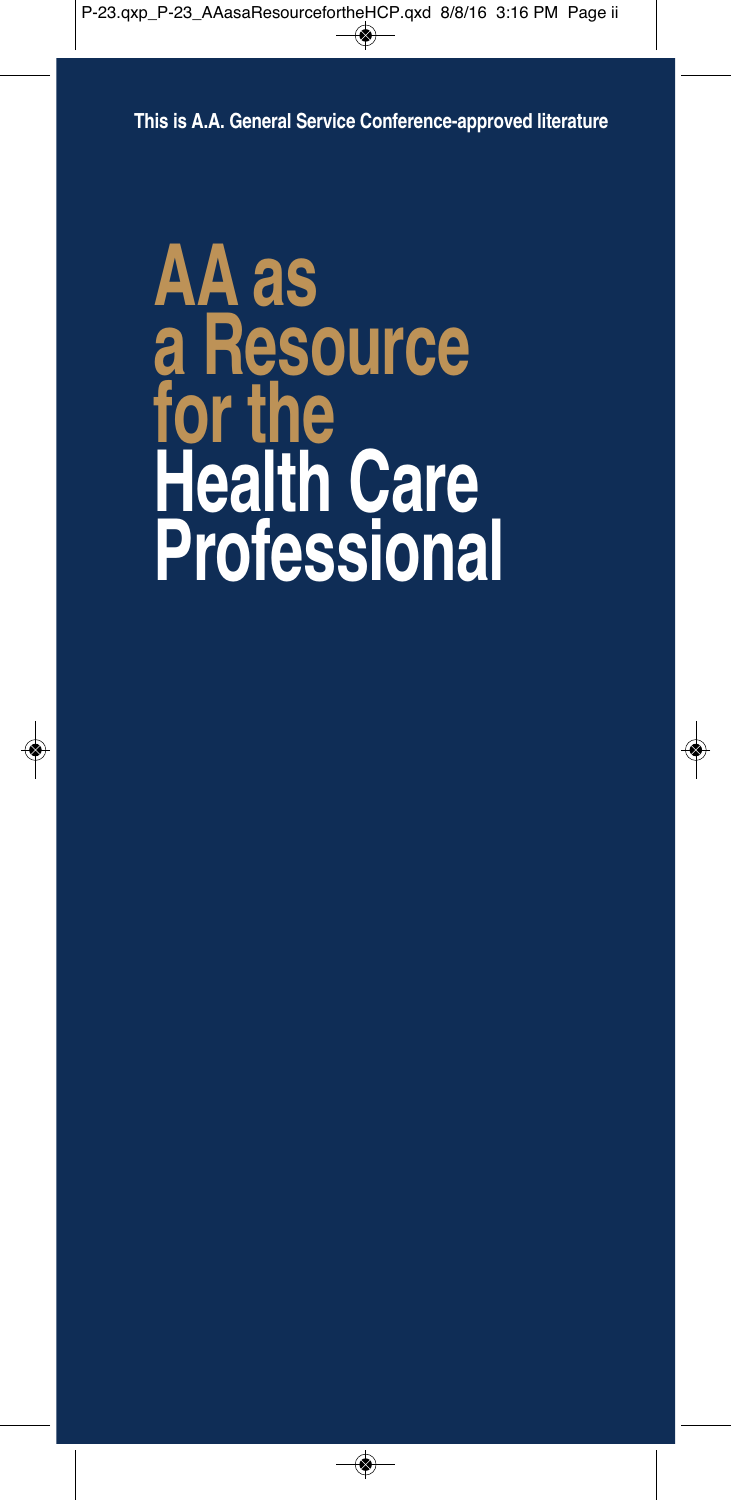*ALCOHOLICS ANONYMOUS®* is a fellowship of men and women who share their experience, strength and hope with each other that they may solve their common problem and help others to recover from alcoholism.

• The only requirement for membership is a desire to stop drinking. There are no dues or fees for A.A. membership; we are self-supporting through our own contributions.

• A.A. is not allied with any sect, denomination, politics, organization or institution; does not wish to engage in any controversy; neither endorses nor opposes any causes.

• Our primary purpose is to stay sober and help other alcoholics to achieve sobriety.

> *Copyright © by A.A. Grapevine, Inc.; reprinted with permission*

Copyright © 1992 by Alcoholics Anonymous World Services, Inc. 475 Riverside Drive New York, NY 10115 (Formerly "A.A. as a Resource for the Medical Profession") All rights reserved.

*Mail address:* Box 459, Grand Central Station, New York, NY 10163

www.aa.org

30M - 8/16 (DG3)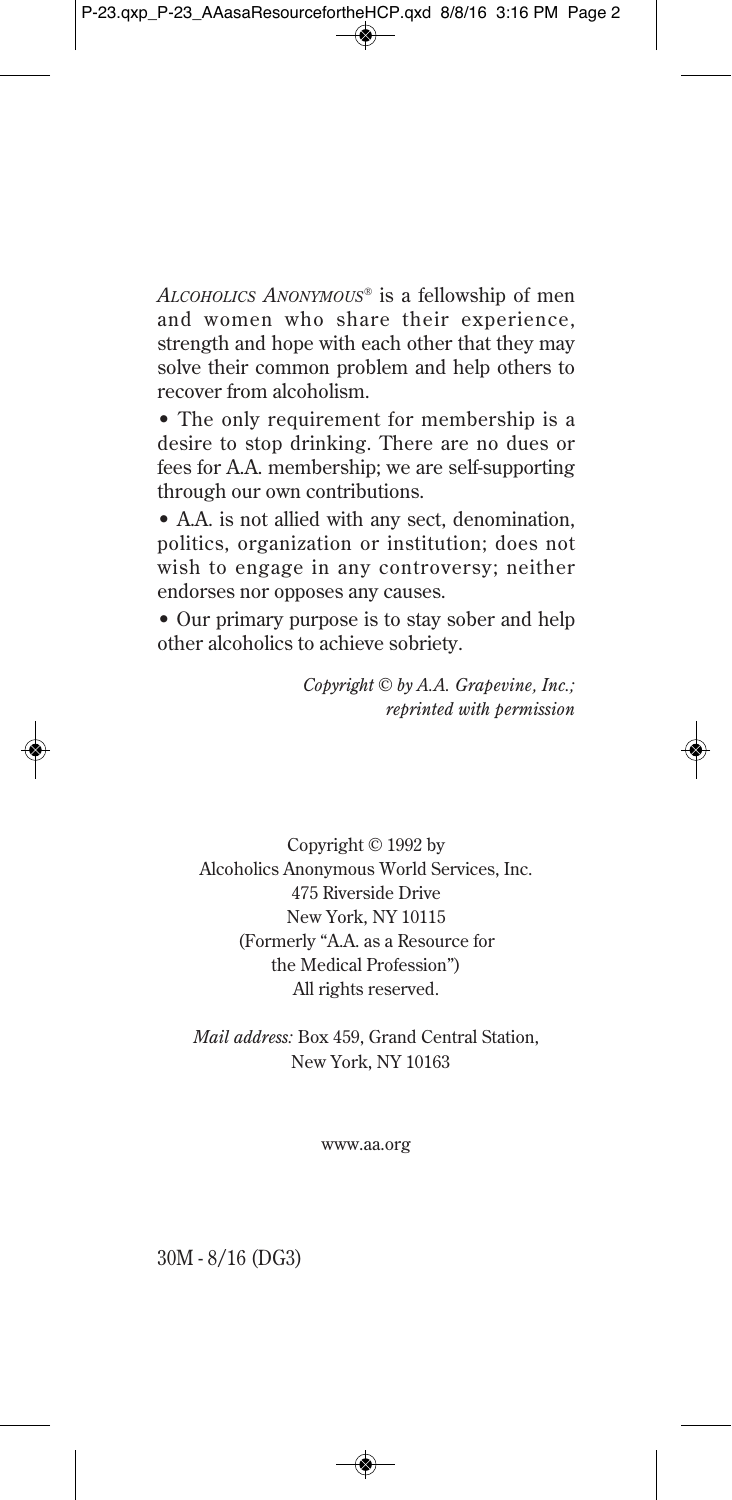**A.A. as a Resource for the Health Care Professional**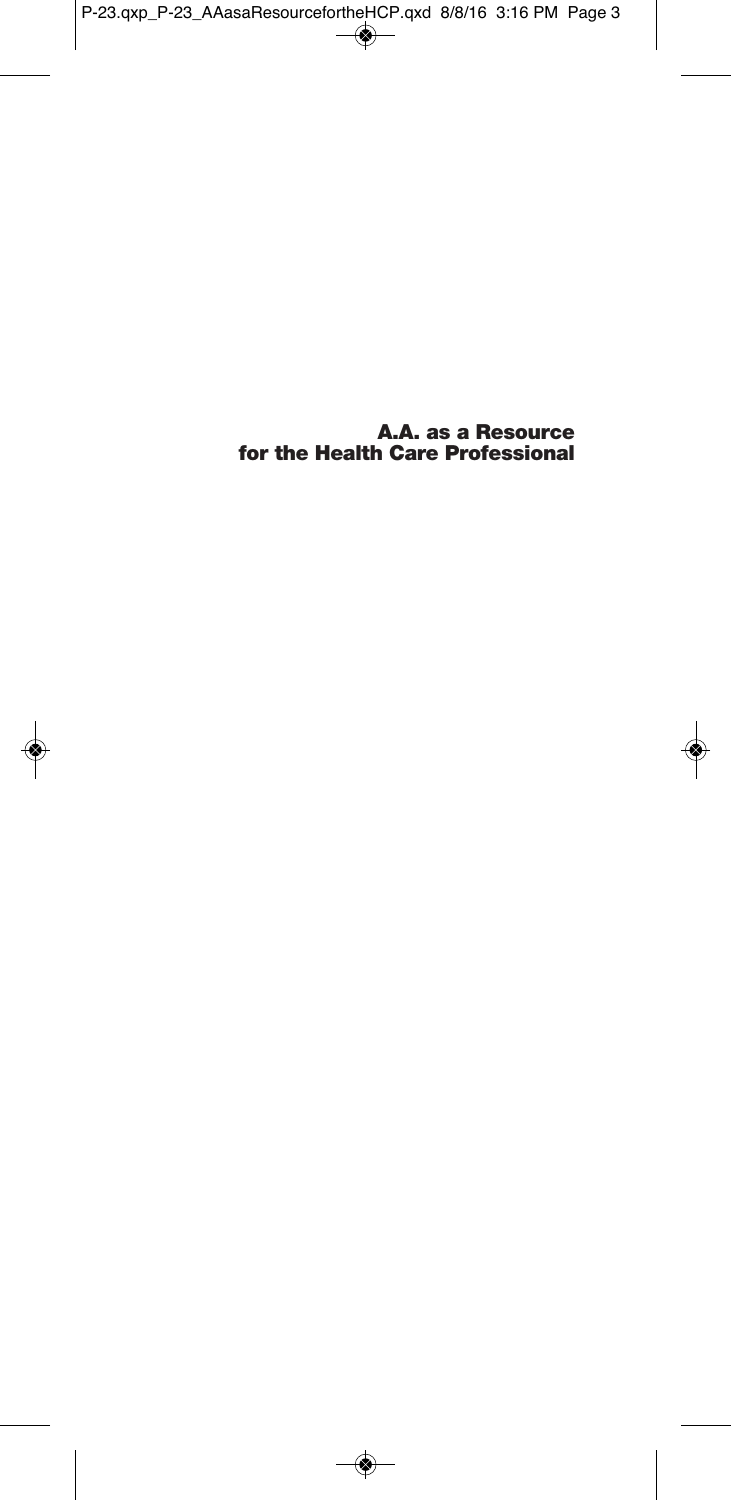**From the Big Book,** *Alcoholics Anonymous,* **A.A. Members State:**

"We alcoholics are men and women who have lost the ability to control our drinking. We know that no real alcoholic *ever* recovers control. All of us felt at times that we were regaining control, but such intervals—usually brief were inevitably followed by still less control, which led in time to pitiful and incomprehensible demoralization."

*Alcoholics Anonymous*, p. 30

The explanation that seems to make sense to most A.A. members is that alcoholism is an illness, a progressive illness, which can never be cured but which, like some other diseases, can be arrested. Going one step further, many A.A. members feel that the illness represents a combination of a physical sensitivity to alcohol and a mental obsession with drinking, which, regardless of consequences, cannot be broken by willpower alone.

"Physicians who are familiar with alcoholism agree there is no such thing as making a normal drinker out of an alcoholic." *(ibid,* p. 31)\*

<sup>\*</sup>The definition of alcoholism as defined by the American Society of Addiction Medicine and the National Council on Alcoholism and Drug Dependence: "Alcoholism is a primary, chronic disease with genetic, psychosocial, and environmental factors influencing its development and manifestations. The disease is often progressive and fatal. It is characterized by impaired control over drinking, preoccupation with the drug alcohol, use of alcohol despite adverse consequences, and distortions in thinking, most notably denial. Each of these symptoms may be continuous or periodic." (1992)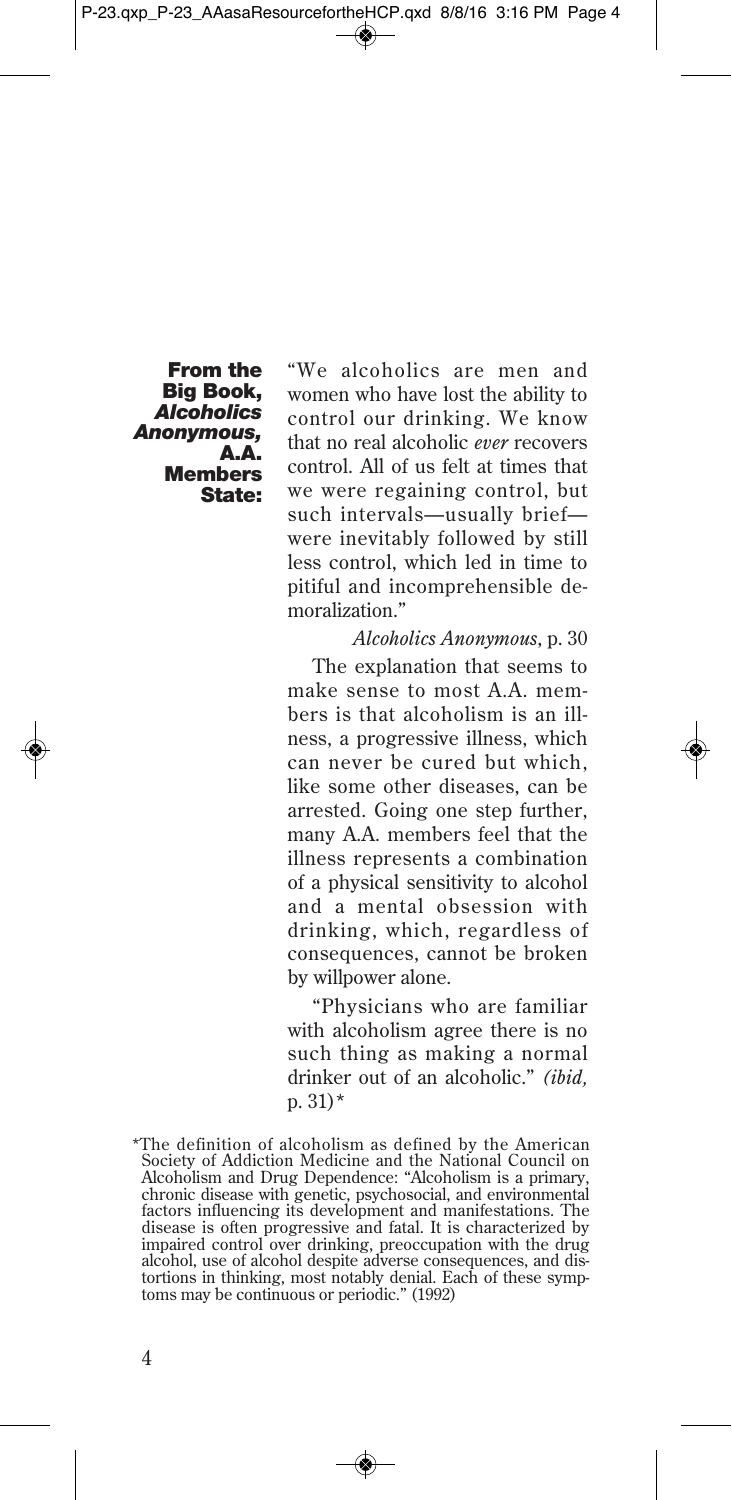### **The Alcoholic's Resistance to Help Can be Frustrating**

Since denial of the problem is symptomatic of alcoholism, alcoholics tend to be evasive when questioned about their drinking, and some health care professionals may not recognize that alcoholism may be contributing to their symptoms. Most alcoholics will resist any suggestion that alcoholism is involved and may be equally resistant to the suggestion of Alcoholics Anonymous as a last recourse.

Few health care professionals have had the experience of having their diagnosis rejected. Few have been told, "I certainly am not a diabetic." Yet when the health care professional makes a diagnosis of alcoholism, an alcoholic will often respond, "I don't drink that much," or may say, "I'm not that bad," or will offer excuses for his or her drinking. Health care professionals can expect and anticipate this.

Rationalization and denial are part of the alcoholic's illness. Initial rejection of A.A. is part of the denial mechanism.

A.A. members, having broken through their denial and faced the harm in their drinking, are particularly suited to helping others break through their denial.

**Some Common Objections to A.A.**

#### *"It's too religious."*

In fact, A.A. is not a religious program, but a spiritual fellowship. It refers to a "Higher Power" and "God *as we understand Him*," but no belief in God is necessary; atheists and agnostics find plenty of company in A.A.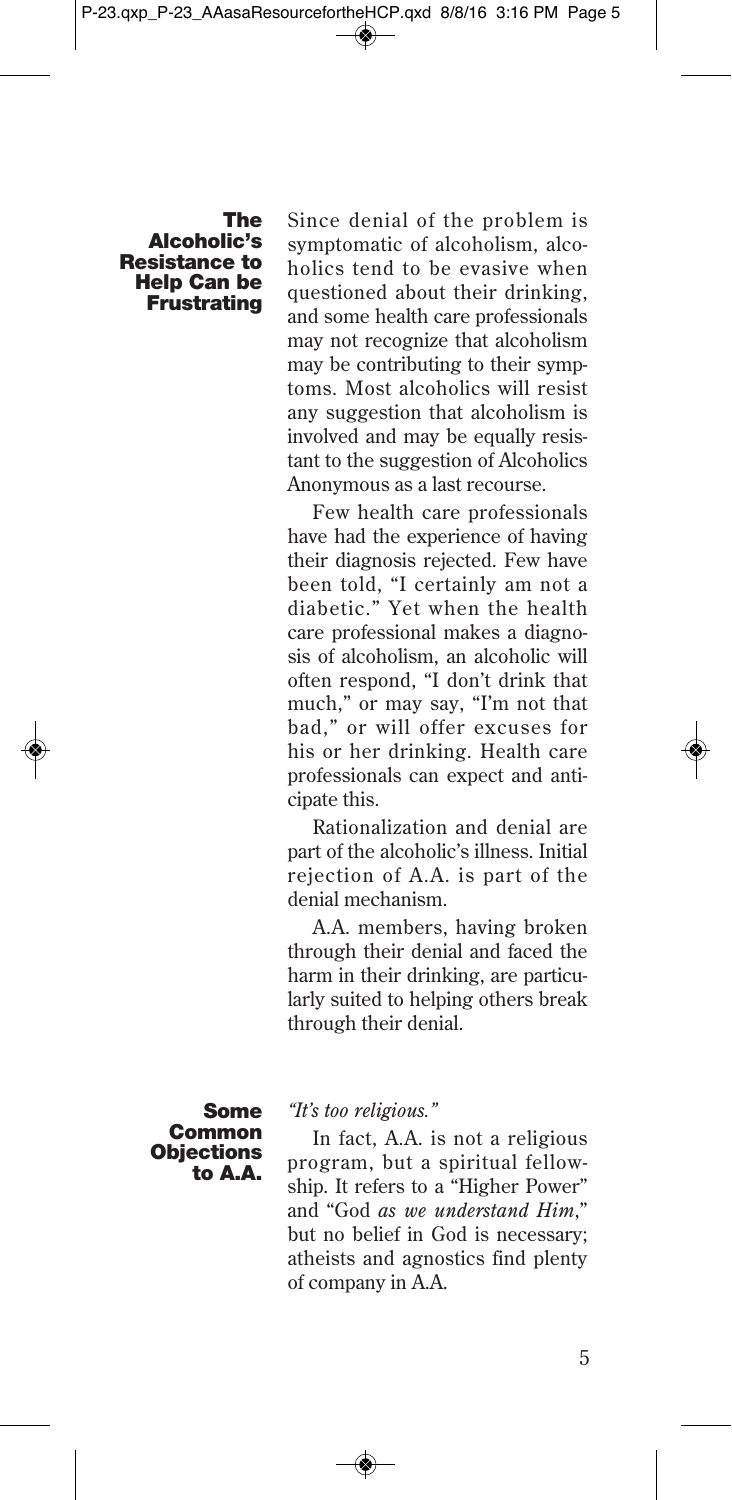As stated in the A.A. Preamble (which appears on the inside cover of this brochure): "A.A. is not allied with any sect, denomination, politics, organization or institution; . . ."

*"I don't want to stand up and bare my soul in front of a lot of other people."*

Only those who wish to do so speak at A.A. meetings.

## *"I don't want to meet with a lot of losers. It's too depressing."*

A.A. more accurately represents a cross-section of "winners," in the sense that they have survived the disease. Those who go to enough meetings are sure to find people with whom they can identify.

# *"I can't go there. All those people are sober and I'm not. I'd be too ashamed."*

The only requirement for membership is a *desire* to stop drinking. Members who are still drinking are encouraged to "keep coming back." Anybody who has a desire to stop drinking will be genuinely welcomed at an A.A. meeting. Sober alcoholics are not going to sit in judgment of someone who cannot stop drinking, since not being able to stop drinking is what brought them to A.A.

# *"I don't want everyone to know about my drinking."*

Anonymity is and always has been the basis of the A.A. program. Traditionally, A.A. members never disclose their association with the movement in print, on the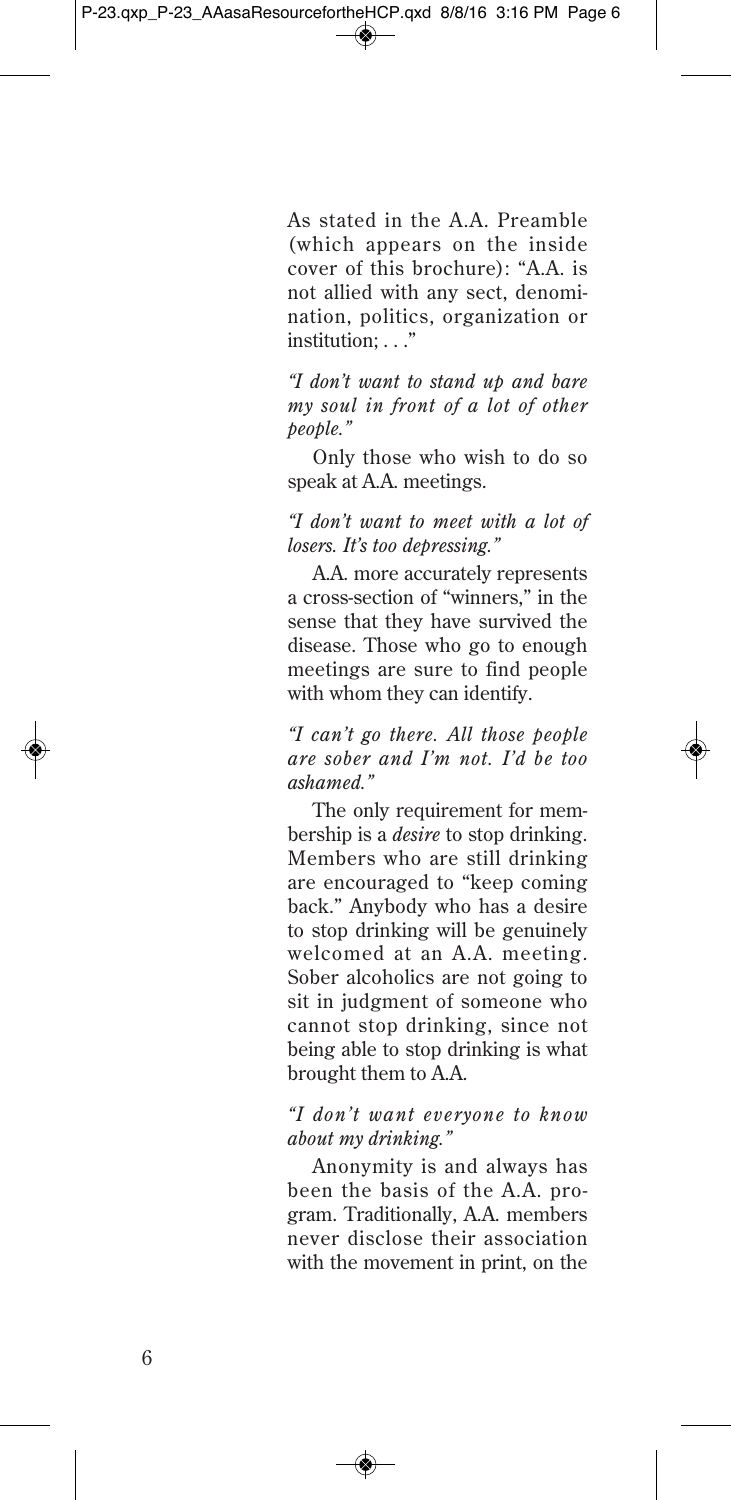air, or through any other public medium. And no one has the right to break the anonymity of another member anywhere.

**What Some Health Care Professionals Have Learned; How They Apply that Knowledge**

Many health care professionals have found effective ways to refer people to A.A. One said:

"No one suffers more than the alcoholic. When you once touch the life of an alcoholic and help him or her to recover, when you observe this incredible change from a suffering, helpless, sick (and dying) person to one who is alive, vital, functioning, and happy, you will be part of a rich, rewarding, and profound experience. A.A. is the most effective means of helping an alcoholic to stop drinking."

Another physician suggests health care professionals should attend open A.A. meetings, as it is extremely difficult to feel confident in referring someone to an organization about which the health care professional has little information. This health care professional finds it helpful to have a list of A.A. contacts available to take people to their first meeting. She suggests specific inquiries as to which meetings have been attended, how frequently, and whether the client has obtained an A.A. sponsor to serve as a link to the Fellowship and help the client work a program of recovery. Whether the alcoholic is suffering from a diseased liver or an emotional depression, getting him or her sober is the first step toward recovery. Wherever he or she lives, there is sure to be an A.A.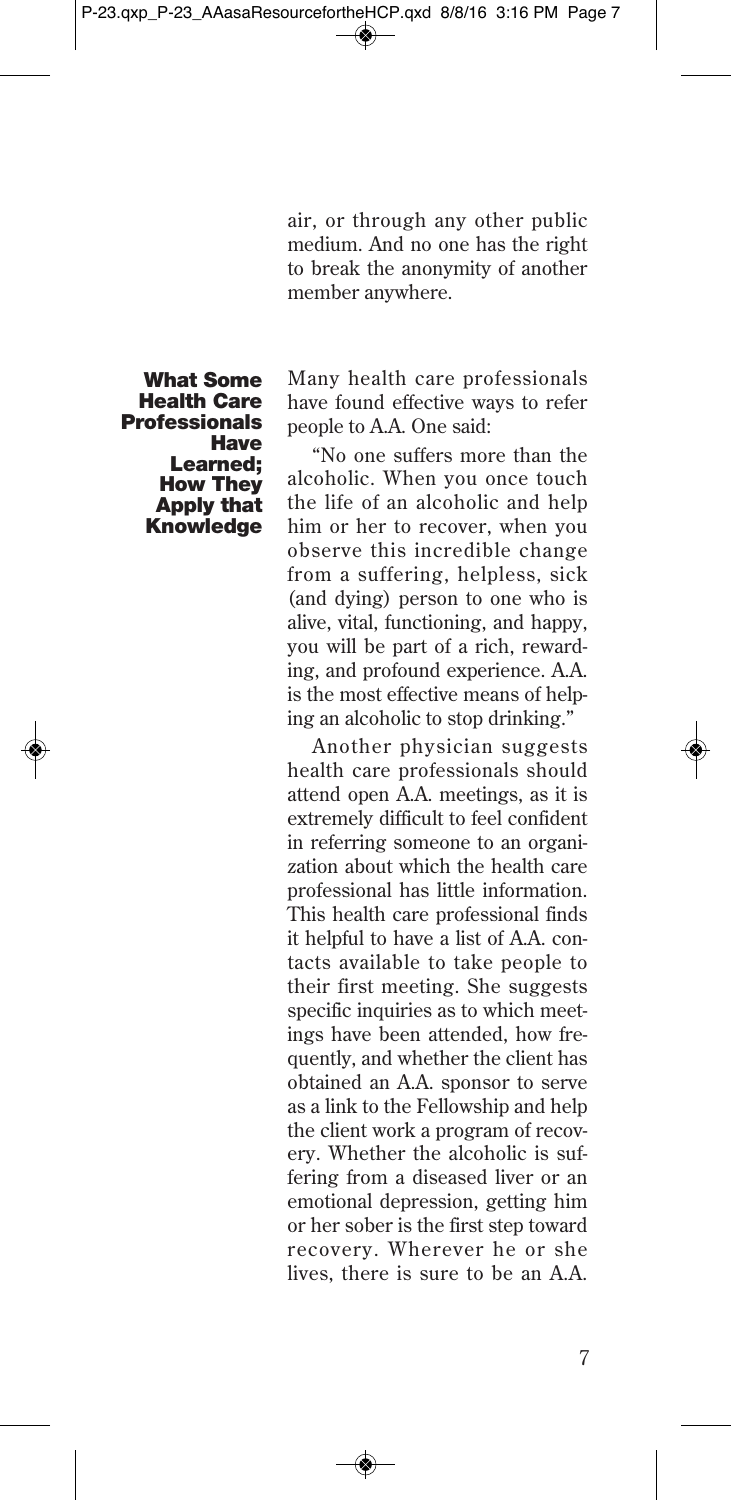meeting nearby for help in maintaining sobriety.

From the beginning, A.A. members have regarded alcoholism as an illness. Alcoholics cannot con-**A.A. and Alcoholism**

trol their drinking because they are ill in their bodies and in their minds (or emotions). Most A.A. members have found that spiritual deficiencies also characterize their illness. Members of A.A. also have

found that effective recovery can only begin with a "self-diagnosis"; that is, with a recognition by the alcoholic of A.A.'s First Step: "We admitted we were powerless over alcohol — that our lives had become unmanageable."

A.A. members also have found that recovery involves abstinence from alcohol, and that abstinence on a long-term basis requires fundamental changes in relationships with oneself, with others, and with some power greater than oneself. That is because it is the experience of Alcoholics Anonymous members that an alcoholic can never safely drink again.

A.A. members believe that once an alcoholic, always an alcoholic, *i.e.,* that no matter how long a person is abstinent, if that person drinks again, the individual will have the same disastrous response to alcohol that characterized the preabstinence drinking. Thus, A.A. does not offer a cure, but, rather, a continuing process of recovery through the simple principle of not drinking one day at a time.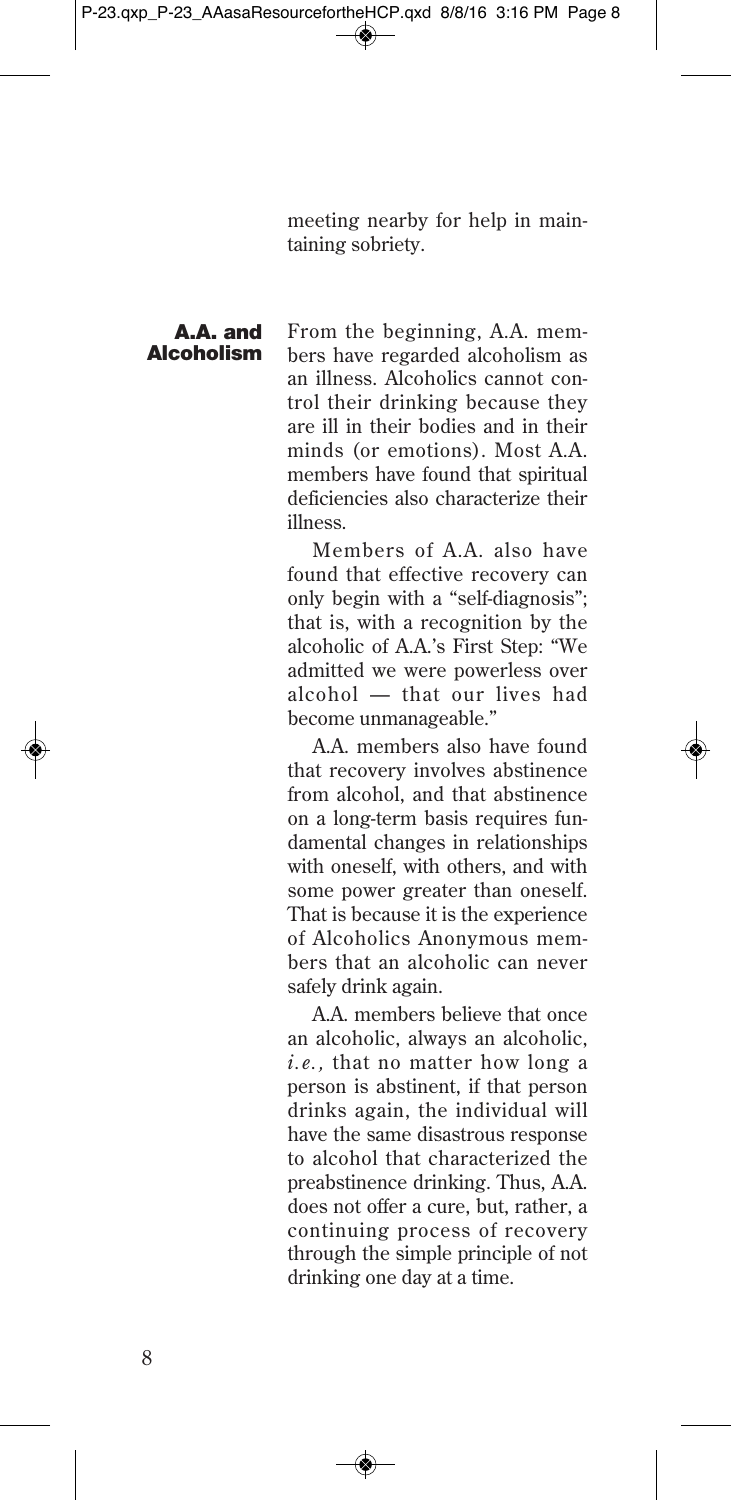Researchers, health care professionals and others concerned with alcoholism have a legitimate and natural concern with identifying the causes of alcoholism. For the program of Alcoholics Anonymous, causes are not only considered irrelevant but also as possibly distracting from undertaking the straightforward abstinence and recovery program.

## **Attending the First A.A. Meeting**

When health care professionals recommend A.A., neither they nor the alcoholic should base their opinion of the effectiveness of A.A. on one or two meetings, but should give A.A. a fair trial. Important in this process is obtaining a sponsor, even on a temporary basis. Having someone attend his or her first A.A. meeting with a member is desirable, though not a must. Most newcomers have many questions. The sponsor can answer these and reassure the newcomer that others have experienced the same reluctance and fear in taking a first step toward recovery. Sharing experience as peers is the unique service Alcoholics Anonymous offers. In most instances, health care professionals find A.A. members not only willing but eager to introduce newcomers to the A.A. program.

The health care professional who works closely with Alcoholics Anonymous in his or her community is in a key position to provide leadership, education and support in an area which will pay great dividends in the quality of care and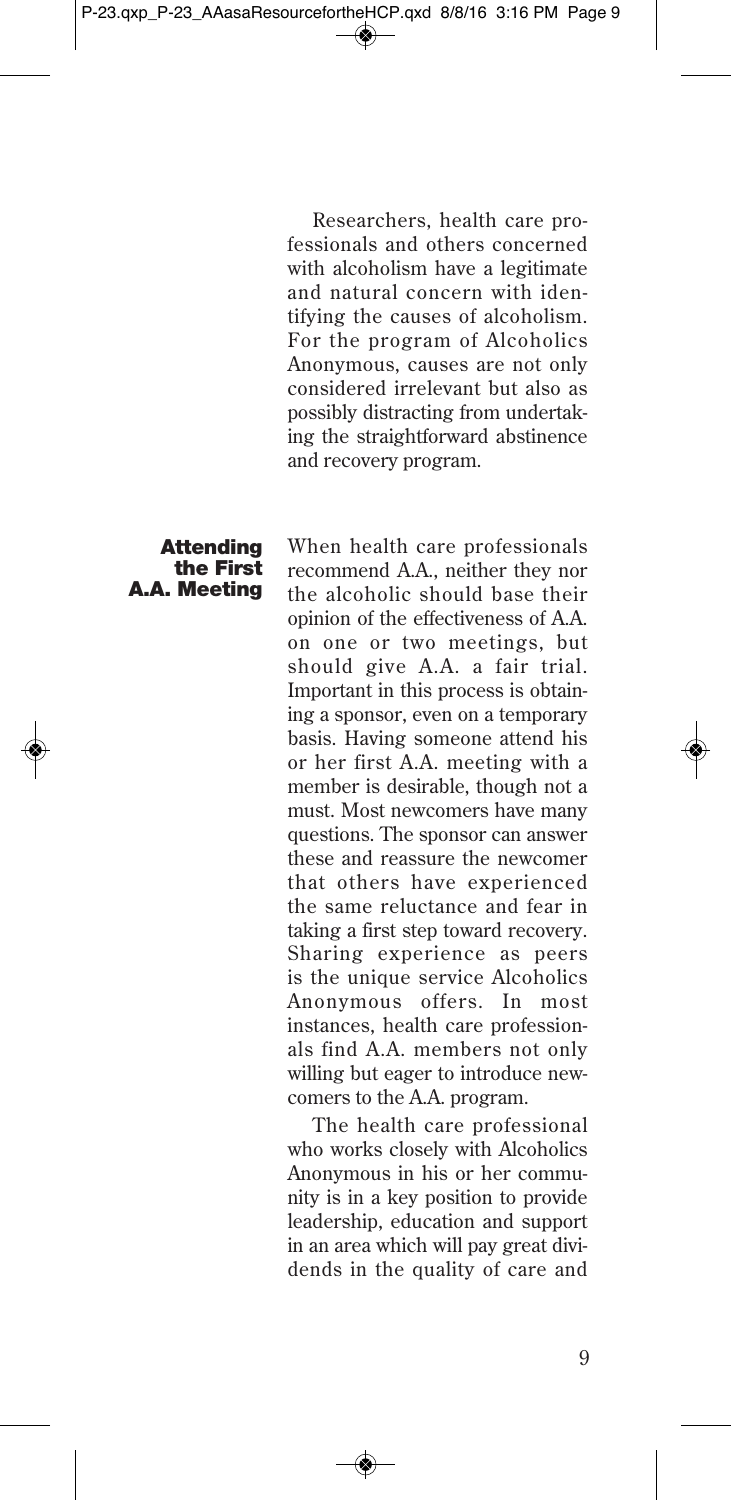rates of recovery of alcoholics. We invite health care professionals to visit an open meeting and see what A.A. offers the alcoholic.

#### **Singleness of Purpose and Problems Other Than Alcoholism**

Some professionals refer to alcoholism and drug addiction as "substance abuse" or "chemical dependency." Nonalcoholics are, therefore, sometimes introduced to A.A. and encouraged to attend A.A. meetings. Nonalcoholics may attend *open* A.A. meetings as observers, but only those with a *drinking* problem may attend *closed* meetings.

# **How to Contact A.A.**

A.A. is listed in most telephone directories or local newspapers, and a phone call is all that is needed for help. Some health care professionals ask the person they are referring to dial the local A.A. number while still in the office, thus offering an immediate opportunity to reach out for help. Some simply include A.A. in their treatment plan.

Members of A.A.'s local Cooperation With the Professional Community Committee can be a helpful resource for members of the health care community. Members of A.A.'s local Treatment Facilities Committee can also be helpful if you have a client in a treatment facility.

Many local A.A. service committees will, upon request, provide informational presentations for your organization. Sessions can be tailored to meet your needs. A typical agenda might include one of several A.A. films and a pre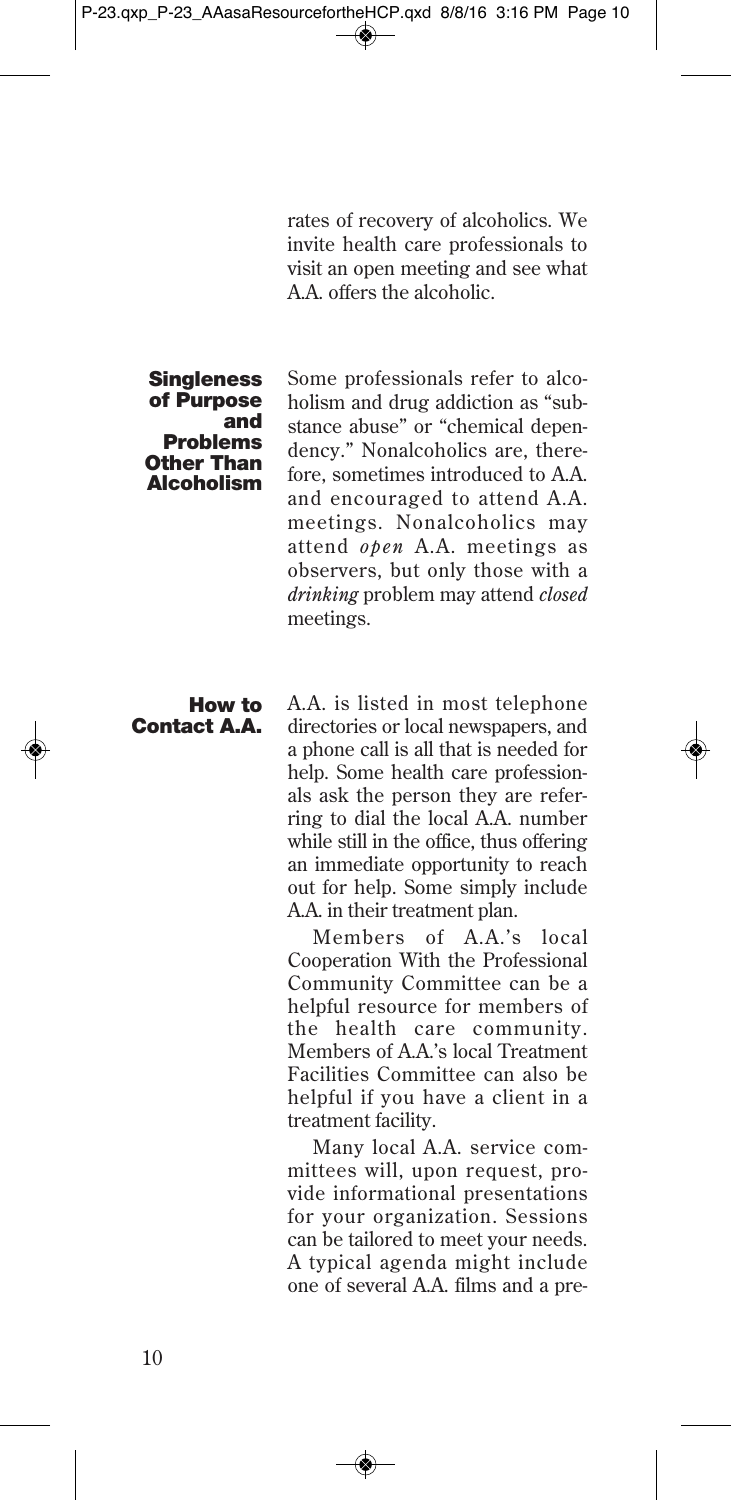sentation by one or more A.A. members on "What A.A. Is and What It Is Not."

Please check your local telephone directory or newspaper for the number of Alcoholics Anonymous.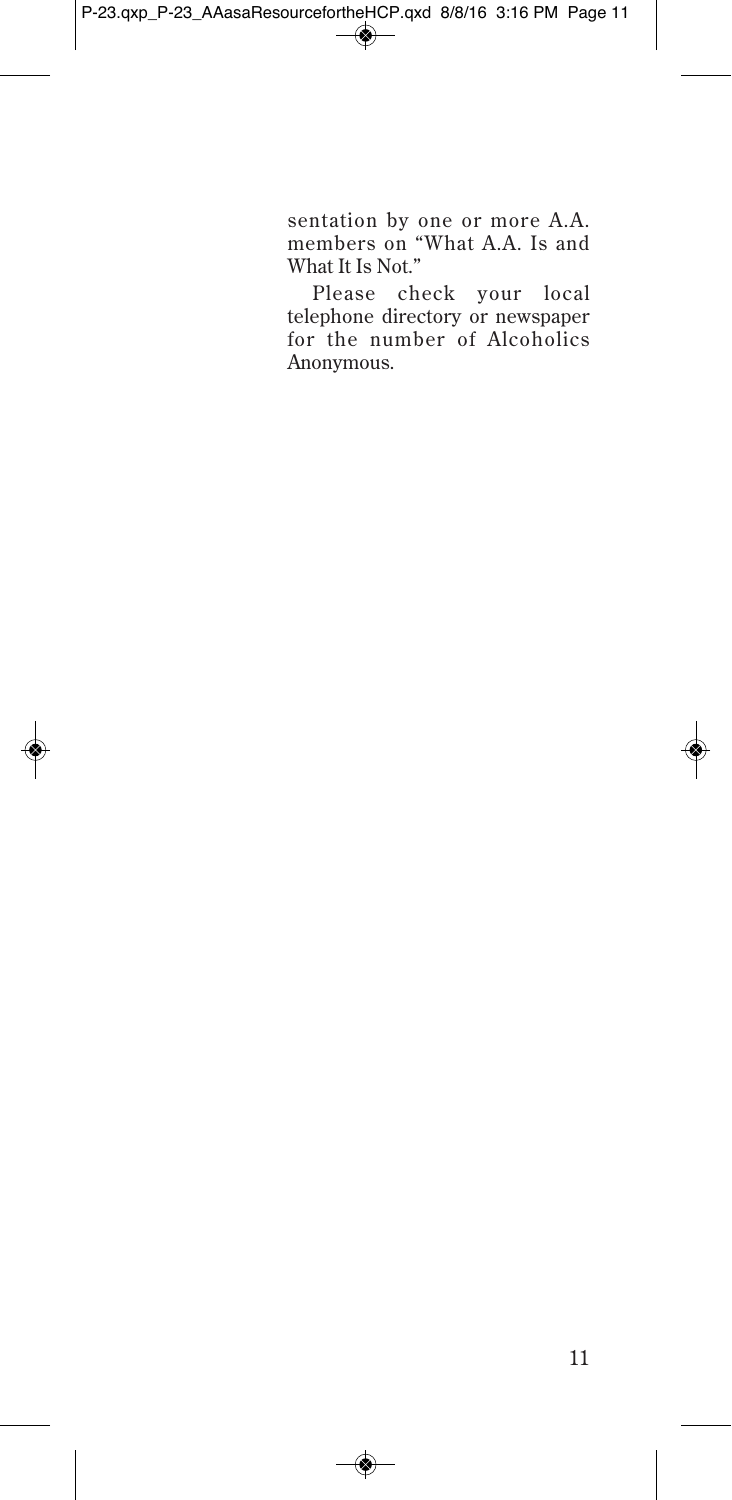1. We admitted we were powerless over alcohol—that our lives had become unmanageable.

2. Came to believe that a Power greater than ourselves could restore us to sanity.

3. Made a decision to turn our will and our lives over to the care of God *as we understood Him.*

4. Made a searching and fearless moral inventory of ourselves.

5. Admitted to God, to ourselves and to another human being the exact nature of our wrongs.

6. Were entirely ready to have God remove all these defects of character.

7. Humbly asked Him to remove our shortcomings.

8. Made a list of all persons we had harmed, and became willing to make amends to them all.

9. Made direct amends to such people wherever possible, except when to do so would injure them or others.

10. Continued to take personal inventory and when we were wrong promptly admitted it.

11. Sought through prayer and meditation to improve our conscious contact with God, *as we understood Him,* praying only for knowledge of His will for us and the power to carry that out.

12. Having had a spiritual awakening as the result of these steps, we tried to carry this message to alcoholics, and to practice these principles in all our affairs.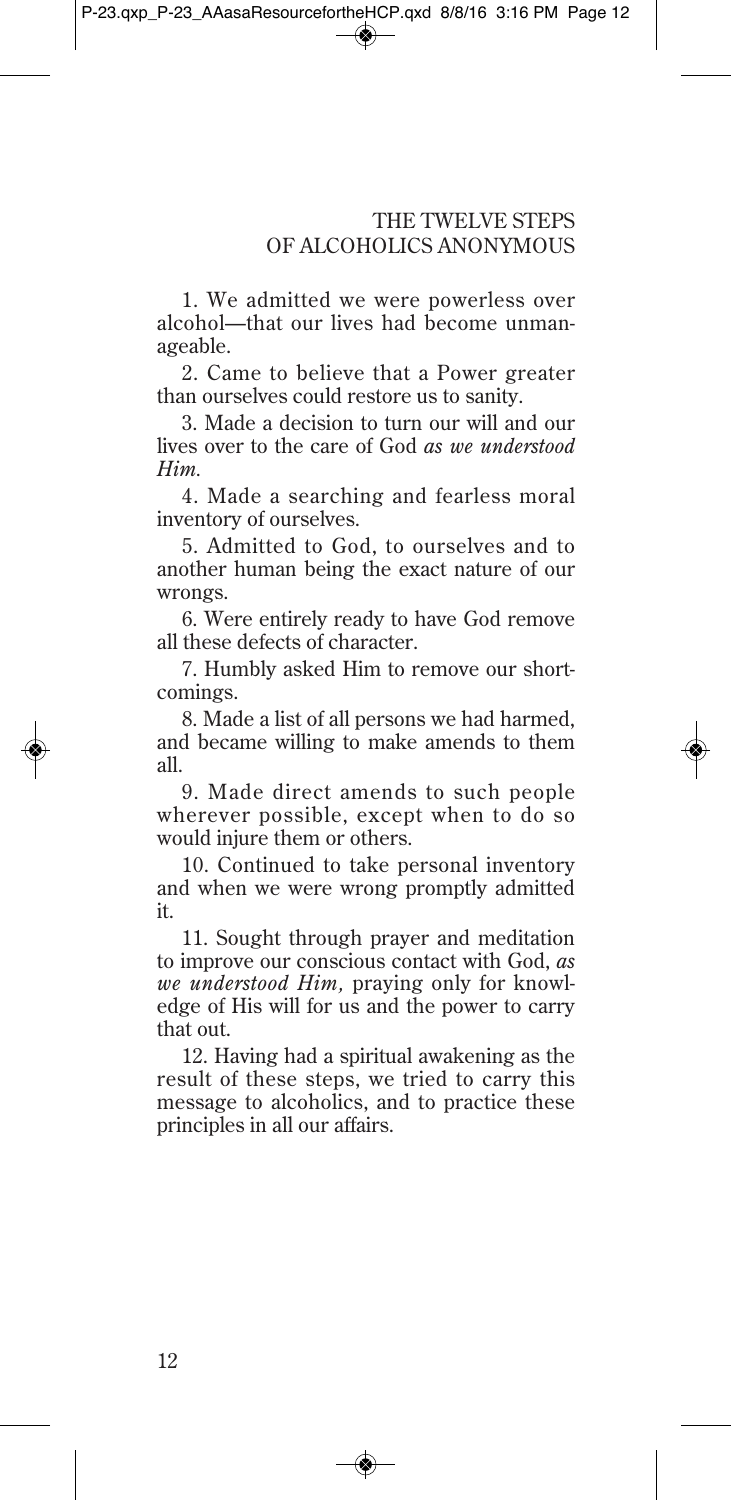# THE TWELVE TRADITIONS OF ALCOHOLICS ANONYMOUS

1. Our common welfare should come first; personal recovery depends upon A.A. unity.

2. For our group purpose there is but one ultimate authority—a loving God as He may express Himself in our group conscience. Our leaders are but trusted servants; they do not govern.

3. The only requirement for A.A. membership is a desire to stop drinking.

4. Each group should be autonomous except in matters affecting other groups or A.A. as a whole.

5. Each group has but one primary purpose—to carry its message to the alcoholic who still suffers.

6. An A.A. group ought never endorse, finance, or lend the A.A. name to any related facility or outside enterprise, lest problems of money, property, and prestige divert us from our primary purpose.

7. Every A.A. group ought to be fully selfsupporting, declining outside contributions.

8. Alcoholics Anonymous should remain forever non-professional, but our service centers may employ special workers.

9. A.A., as such, ought never be organized; but we may create service boards or committees directly responsible to those they serve.

10. Alcoholics Anonymous has no opinion on outside issues; hence the A.A. name ought never be drawn into public controversy.

11. Our public relations policy is based on attraction rather than promotion; we need always maintain personal anonymity at the level of press, radio, and films.

12. Anonymity is the spiritual foundation of all our traditions, ever reminding us to place principles before personalities.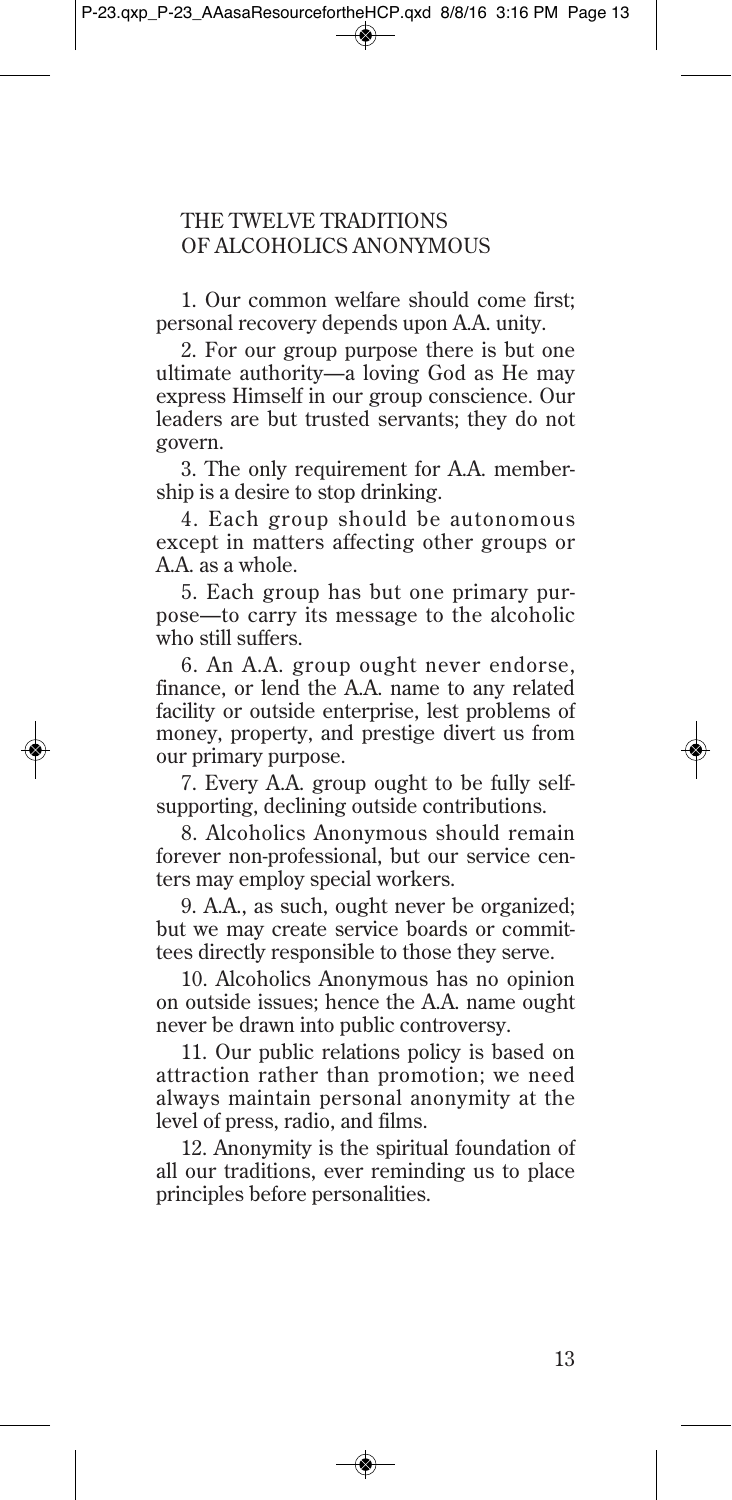#### **Many health care professionals have found the following pamphlets and videos helpful in introducing clients to A.A.**

## *Pamphlets*

- This Is A.A. *(An introduction to the A.A. recovery program.)*
- Frequently Asked Questions About A.A. *(Answers to specific questions about A.A.)*
- Is A.A. for Me? *(Twelve illustrated questions to help break denial; easy-to-read format.)*
- Is A.A. for You? *(Twelve questions to help break denial.)*
- A.A. for the Woman *(Eight women's stories and information about A.A.)*
- Too Young? *(Illustrated stories of six teenagers; twelve questions to help break denial.)*
- A Newcomer Asks *(Fifteen questions and answers to help newcomers.)*
- A.A. for the Older Alcoholic—Never Too Late *(Eight stories of A.A. members who came to A.A. when they were over sixty.)*
- Do You Think You're Different? *(Fourteen stories of very different A.A. members who are now "special" together.)*
- The A.A. Member—Medications and Other Drugs *(A.A. members' experience with medications and other drugs.)*
- Where Do I Go from Here? *(For people leaving treatment and corrections facilities; tells of continuing help offered by "outside" A.A.)*
- A Brief Guide to Alcoholics Anonymous *(Offers general information about A.A. and explains the program in simple language.)*
- A.A. and the Gay/Lesbian Alcoholic *(Sober gay and lesbian alcoholics share their experience, strength and hope.)*
- A.A. for the Black and African American Alcoholic *(Black/African Americans share their stories).*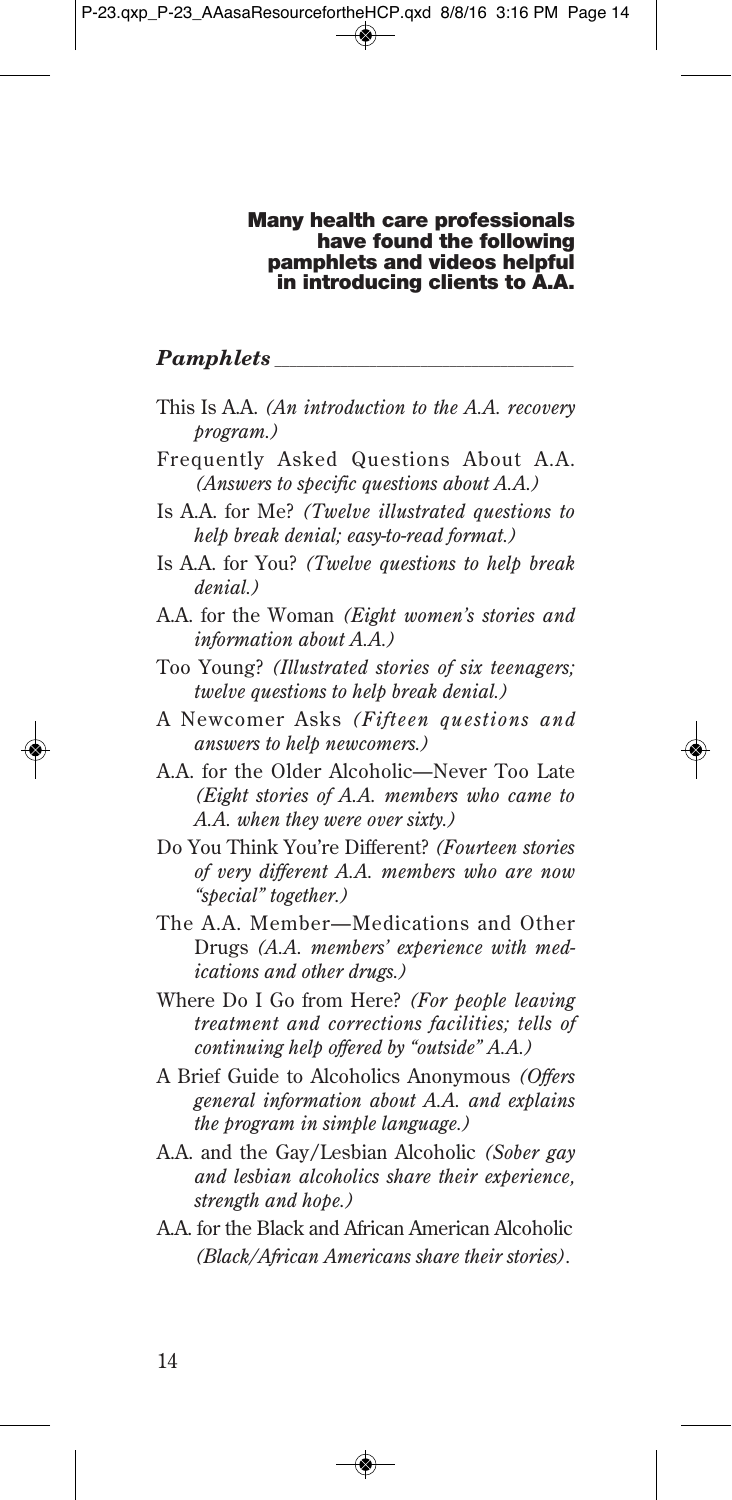## *Videos* \_\_\_\_\_\_\_\_\_\_\_\_\_\_\_\_\_\_\_\_\_\_\_\_\_\_\_\_\_\_\_\_\_\_\_\_\_\_\_\_\_\_\_\_\_\_\_

- Hope: Alcoholics Anonymous *(What A.A. is and isn't, its primary purpose, sponsorship, a home group, the Steps and Traditions and basic recovery tools. Closed-captioned for the hearing impaired; 15 minutes.)*
- A.A. Videos for Young People *(A.A. members who got sober in their teens and early twenties relate their experiences in A.A.)*
- A New Freedom *(Filmed inside correctional facilities in the U.S. and Canada, a diverse group of A.A. members share about participating in A.A. in prison and their sobriety as a result of the Twelve Steps and involvement in the A.A. Fellowship; 30 minutes.)*
- Alcoholics Anonymous—An Inside View *(Depicts alcoholics, recovering in A.A., going on about their daily lives, attending A.A. meetings and other gatherings; 28 minutes.)*

A catalog and order form of A.A. Conferenceapproved literature, videos and other material are available from the General Service Office of Alcoholics Anonymous, Box 459, Grand Central Station, New York, NY 10163